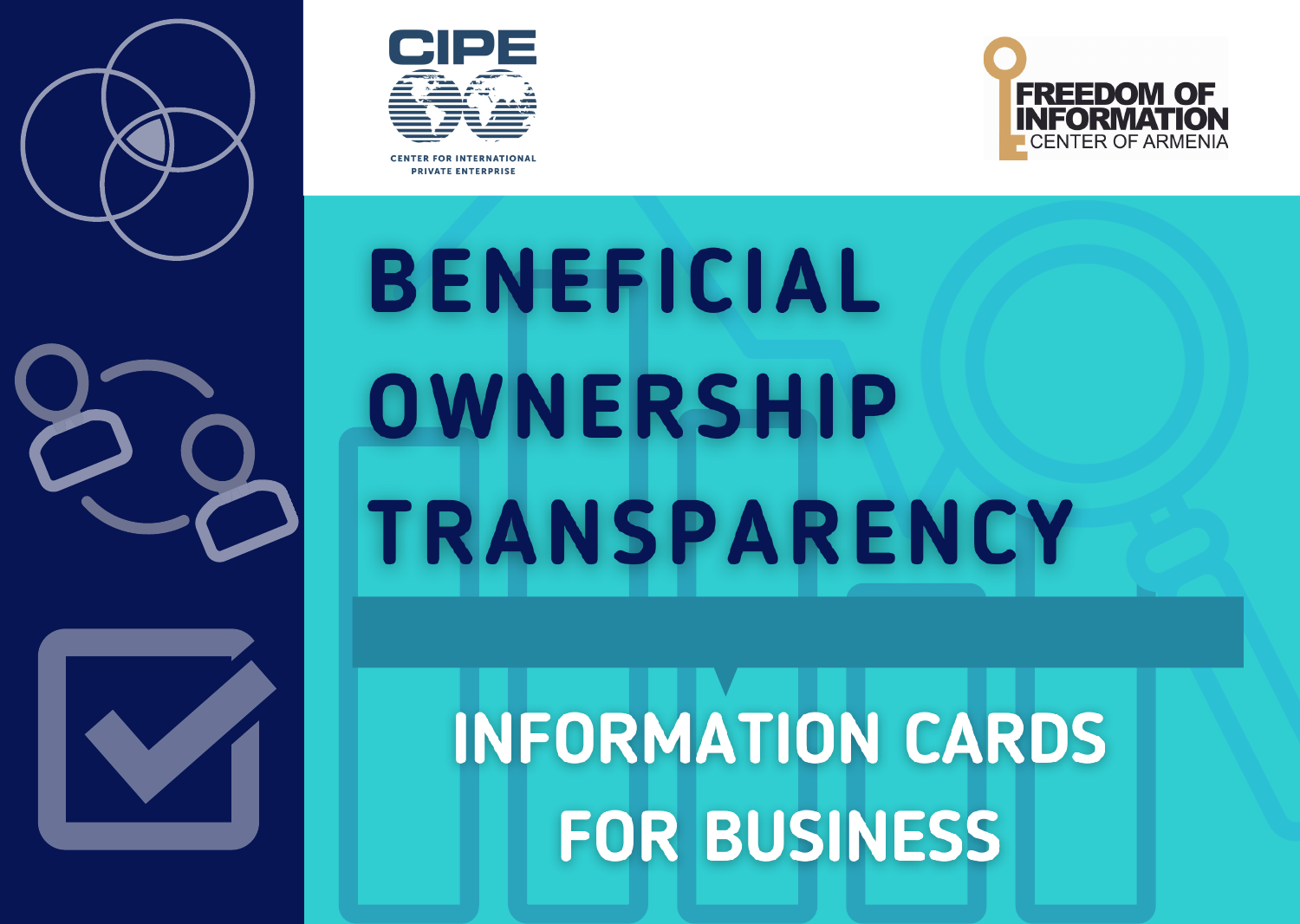#### WHO IS THE BENEFICIAL OWNER OF AN ORGANIZATION AND WHY IS IT IMPORTANT TO IDENTIFY THE BENEFICIAL OWNERS? 1

The beneficial owner of an organization is an individual who owns shares (participation rights) in a company or the individual who controls the organization by other means.

### **How does the owner of the company differ from the beneficial owner?**

Another company may be the owner of a share(s) of the company. In such cases, the beneficial owner of the company is the individual who is at the end of the ownership chain of the company.

**1.1**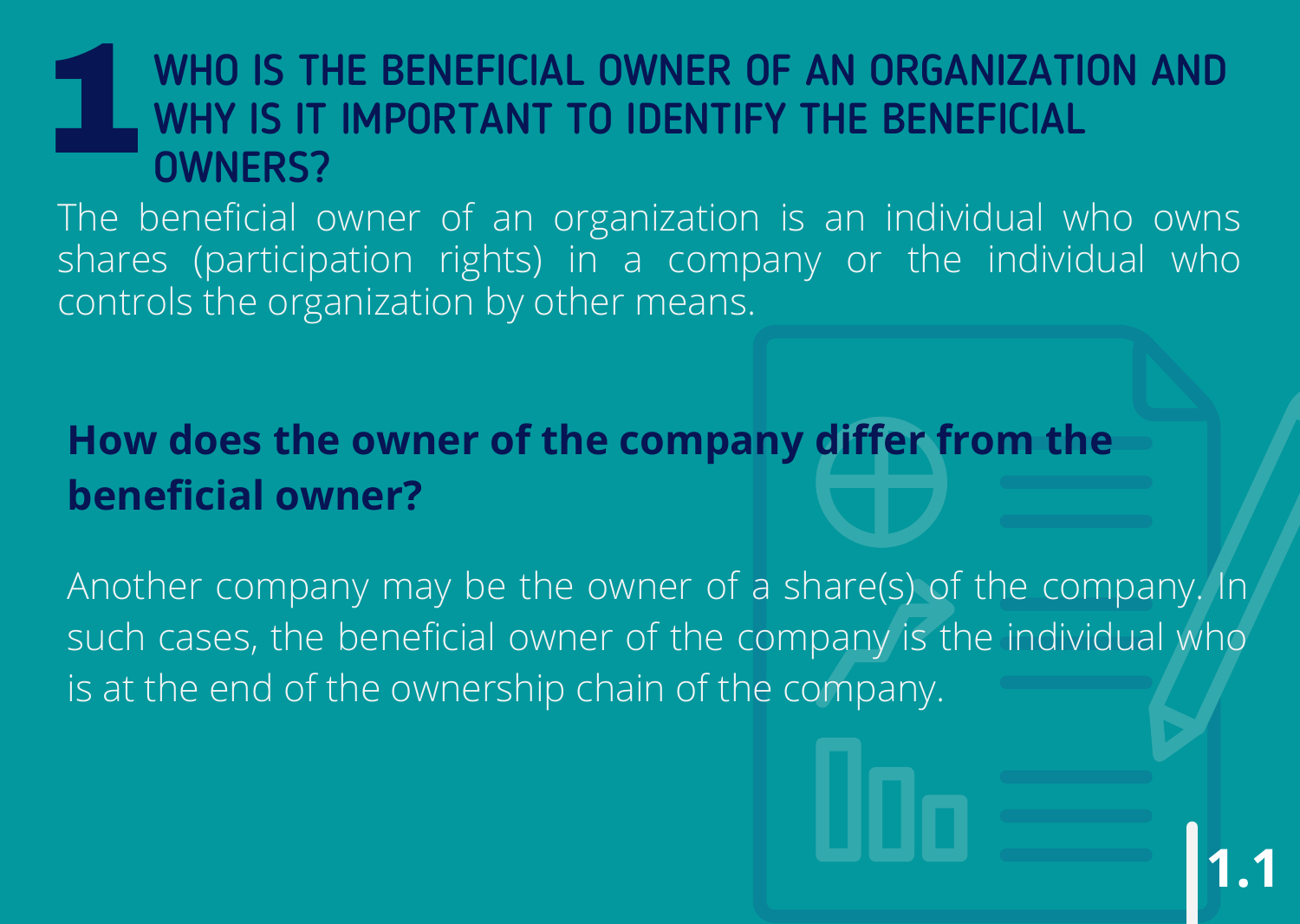In case the shares of the company belong to an individual, then the participant of the company and beneficial owner of the company may match.

At the same time, if the shares of the company belong to a third company, the beneficial owner of the company is the individual who possesses the shares of the third company. This example is depicted in the figure.

There could also be an even more complex ownership chain between the company and its beneficial owner, with number of companies registered in different countries.



**1.2**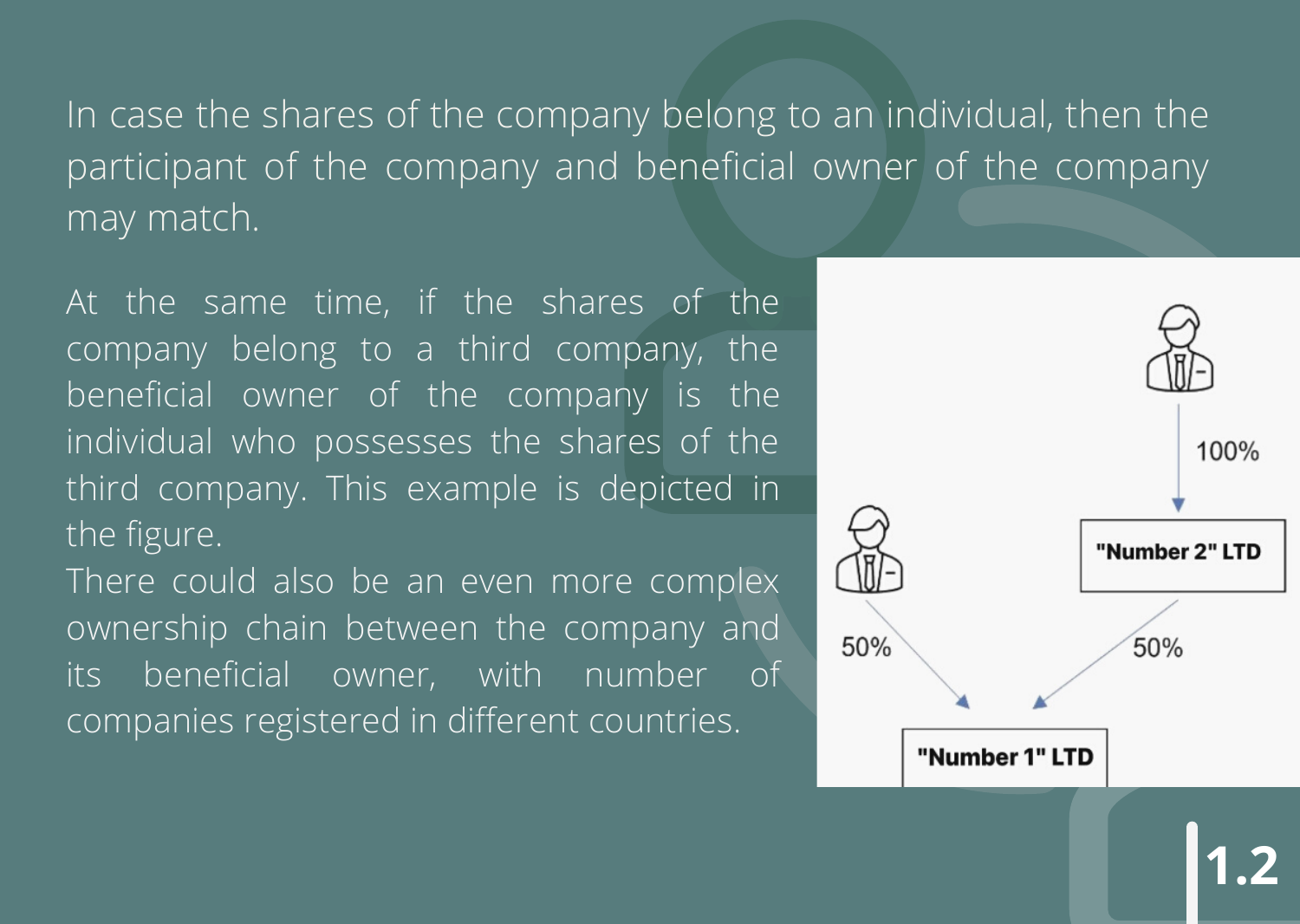#### **Why is it important to identify beneficial owners?**

Members of the organization should almost never be responsible for the organization's actions. At the same time, in areas of particular importance to society, it is important to reveal who controls the activities of the organization, especially when the organization is committing acts prohibited by criminal legislation.

Identification of the beneficial owners of the organizations is an important prevIdentification of an organization's the beneficial owners of the organizations is an important preventive tool in the field of fight against financial crimes, especially money -laundering and corruption.

The system of identification of beneficial owners reduces the attractiveness of committing anonymous crimes by registering companies and allows effective detection of already committed infractions. **1.3**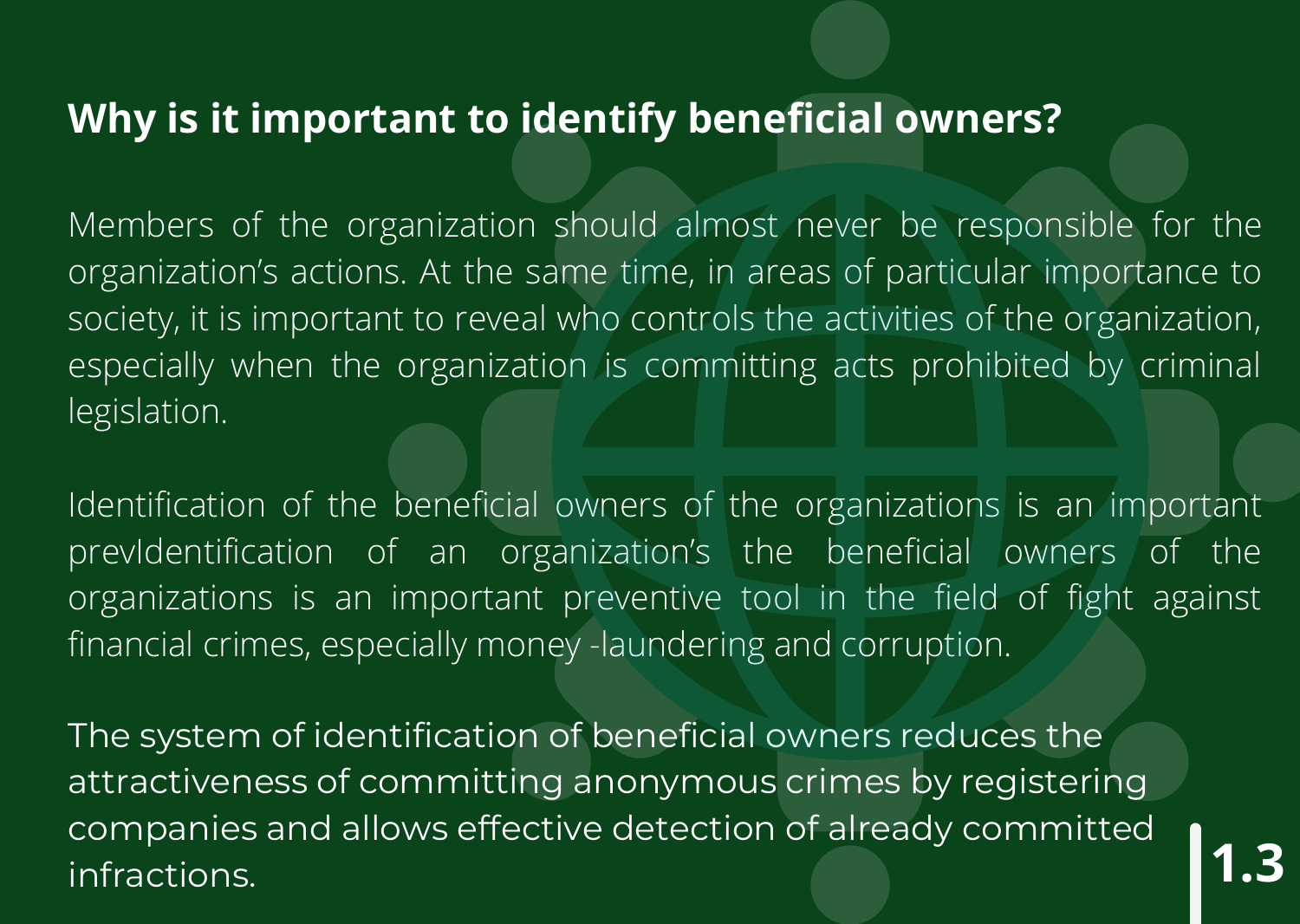# **WHICH ORGANIZATIONS ARE REQUIRED TO SUBMIT <sup>A</sup>** 2**DECLARATION ON BENEFICIAL OWNERS AND HOW?**

Armenia established a system to declare beneficial owners for organizations in the mining sector in 2019 and is in the process of expanding the requirements for beneficial ownership disclosure to other sectors.. According to the a new legislative package adopted on June 3, 2021, legal entities are required to submit a declaration in the following stages:

- **Starting from September 1, 2021**, organizations of in regulated public services sector<sup>[1]</sup> and organizations providing audiovisual media services[2] (TV and radio companies) will join the declaration system. These companies must submit declarations until **by November 1, 2021**.
- **2.1 From January 1, 2022**, all commercial organizations (limited liability companies, joint stock companies, etc.) join the declaration system, except for those limited liability companies whose participants are only individuals (there areis no companycompanies in the list of participantsamong its owners). These companies organizations must submit declarations until **by March 1, 2022**.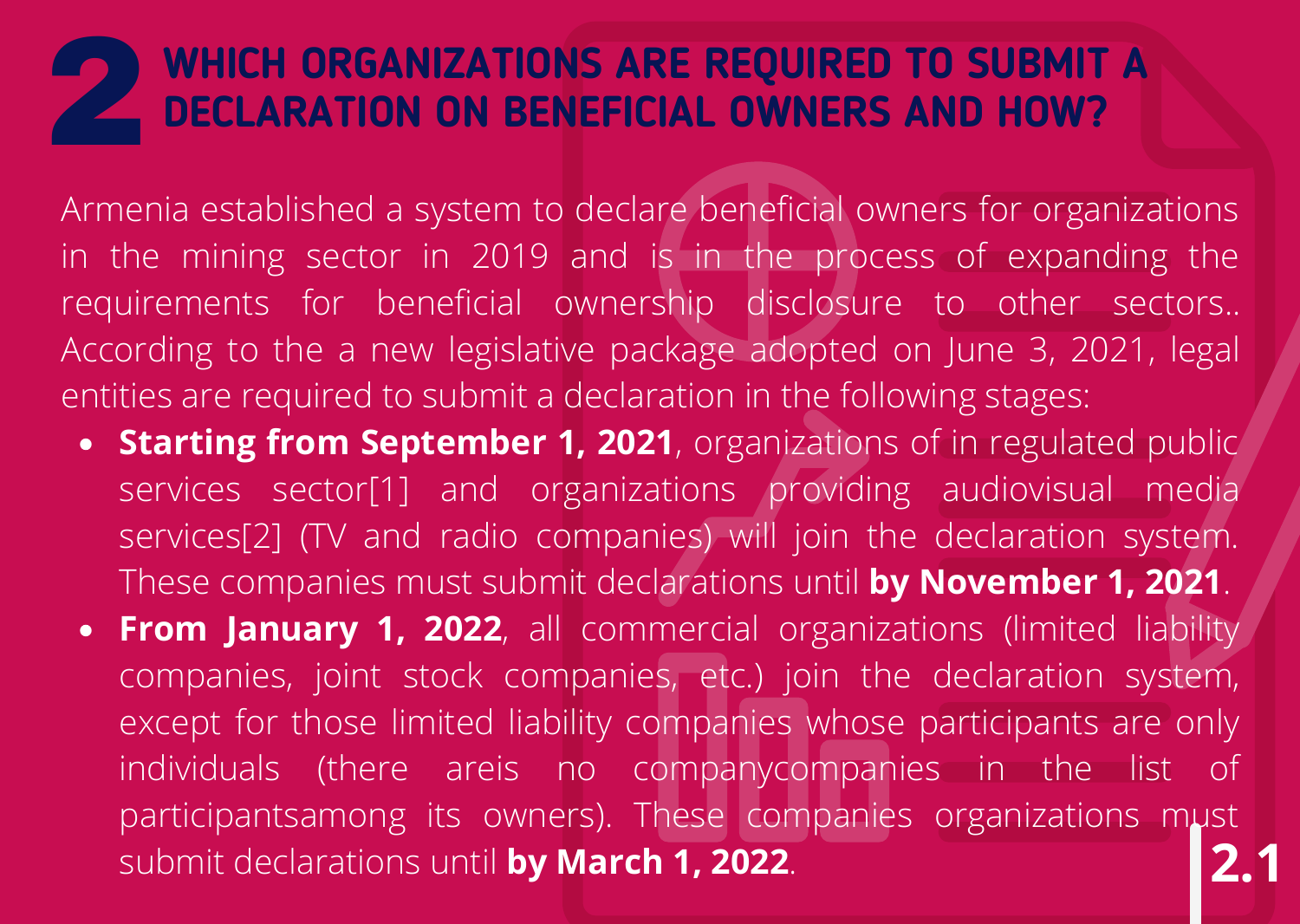**From January 1, 2023** limited liability companies with only individual participants, as well as all non-commercial organizations (NGOs, foundations, parties, etc.) also join the declaration system. These organizations must submit a declaration **by March 1, 2023**.

The data should be submitted through the **[bo.e-register.am](http://bo.e-register.am/)** webpage and updated within 40 days after any change of a beneficial owner occurs.

If no change occurs during the year, the organization confirms must confirm through the electronic system that the data of its beneficial owners is up to date, each year until by February 20.

The threshold for revealing the beneficial owner in the mining industry is 10% of the ownership shares, for other spheres of business - 20%.

The form of the declaration was approved by order of the Minister of Justice of the Republic of Armenia. August 8, 2021 No. 416-N.Th e declaration form is available **[online](http://www.arlis.am/DocumentView.aspx?DocID=155465)**.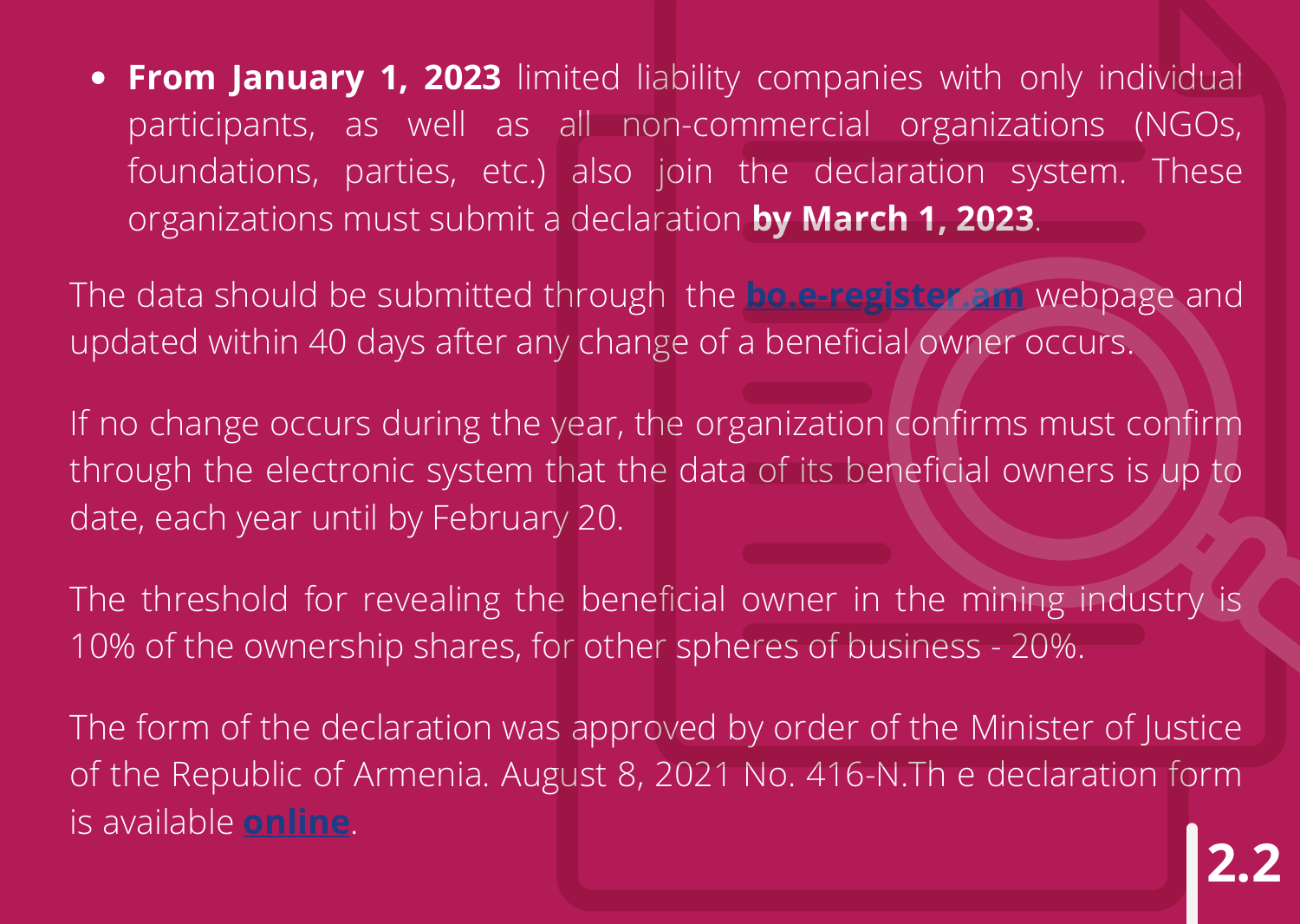### 3 **WHAT SANCTIONS WILL BE APPLIED FOR VIOLATING BENEFICIAL OWNERSHIP DISCLOSURE RULES?**

Violation of the legal rules related to the declaration oforf beneficial ownership disclosure can cause three legal consequences:

#### **Administrative liability**

Administrative liability can be applied to the responsible official of the organization (for example, executive director, chairman) for the following actions:

- Not submitting the declaration,
- Submitting the declaration in violation of procedures,
- Negligent submission of inaccurate or incomplete data, or
- Violation of due diligence rules.

If after initiating administrative proceedings and before adopting a decision applying administrative sanctions a violation of law is eliminated the person shall not be held liable.

**3.1**

*Administrative Offenses Code of RA, Article 169.29.*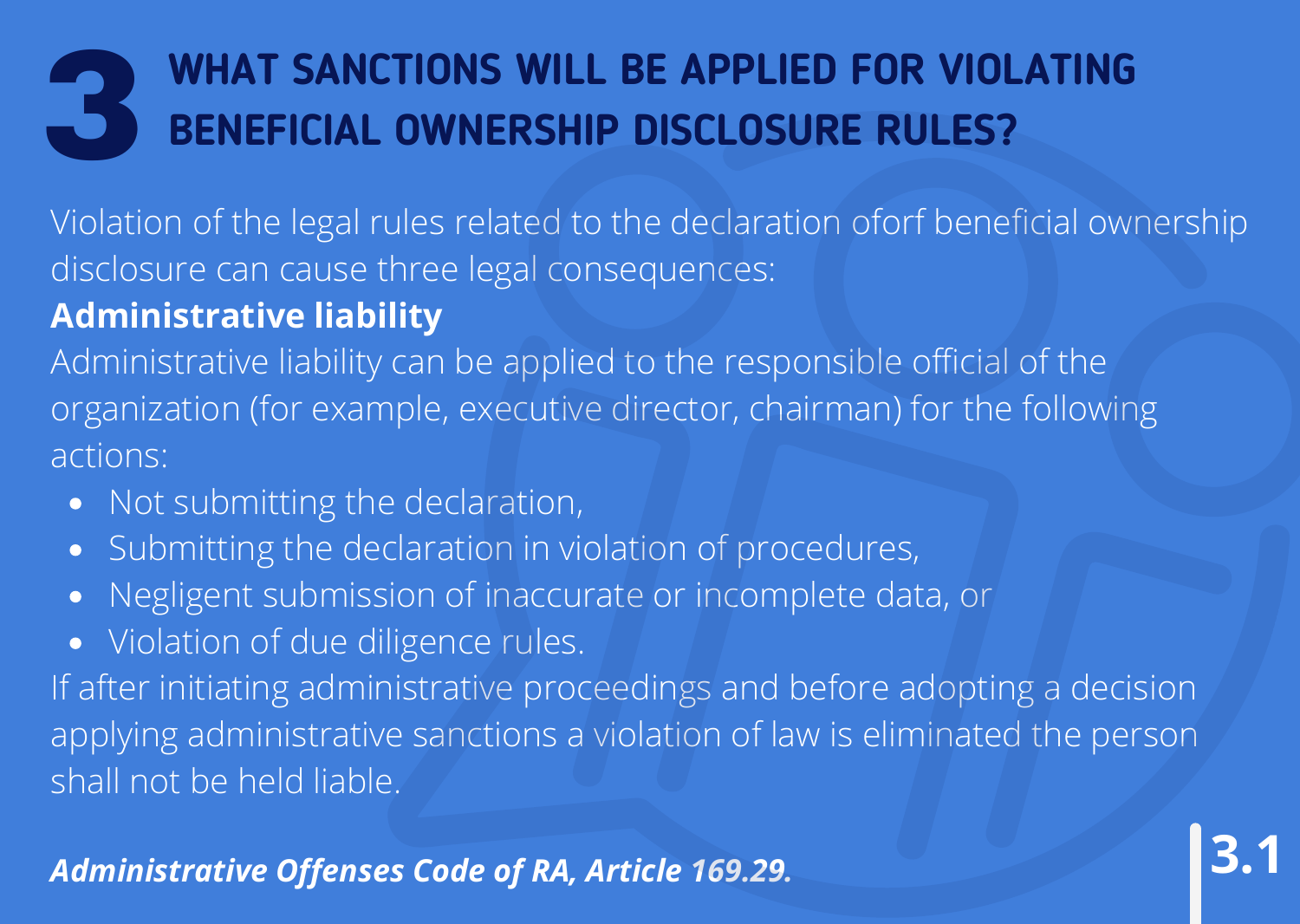#### **Criminal liability**

Criminal liability can be applied to the official of the organization, beneficial owner or participant of the organization for the following intentional actions:

- Submitting false information or concealing data that should be provided,
- Participant or beneficial owners pProviding false information by the  $\bullet$ participant or beneficial owner to the organization submitting the declaration, or concealing the data that should beto be submitted, or failure to respond to the an inquiry of the mentioned organization in question .

#### **Liquidation of the legal entity by the court**

In case of failure to submit a declaration for three consecutive years, or other repeated or gross violations of the legal rules of disclosure of the beneficial ownerfor beneficial ownership disclosures, the Agency for State Register of Legal Entities may apply to court requesting liquidation of the legal entity.

*Criminal Code of Ra, Article 216.1 (Article 294 of the New Criminal Code)*

*"On the state registration of legal entities, the state accounting of the allocated divisions, organizations of legal entities and individual entrepreneurs" Law, Part 6, Article 60.5* **3.2**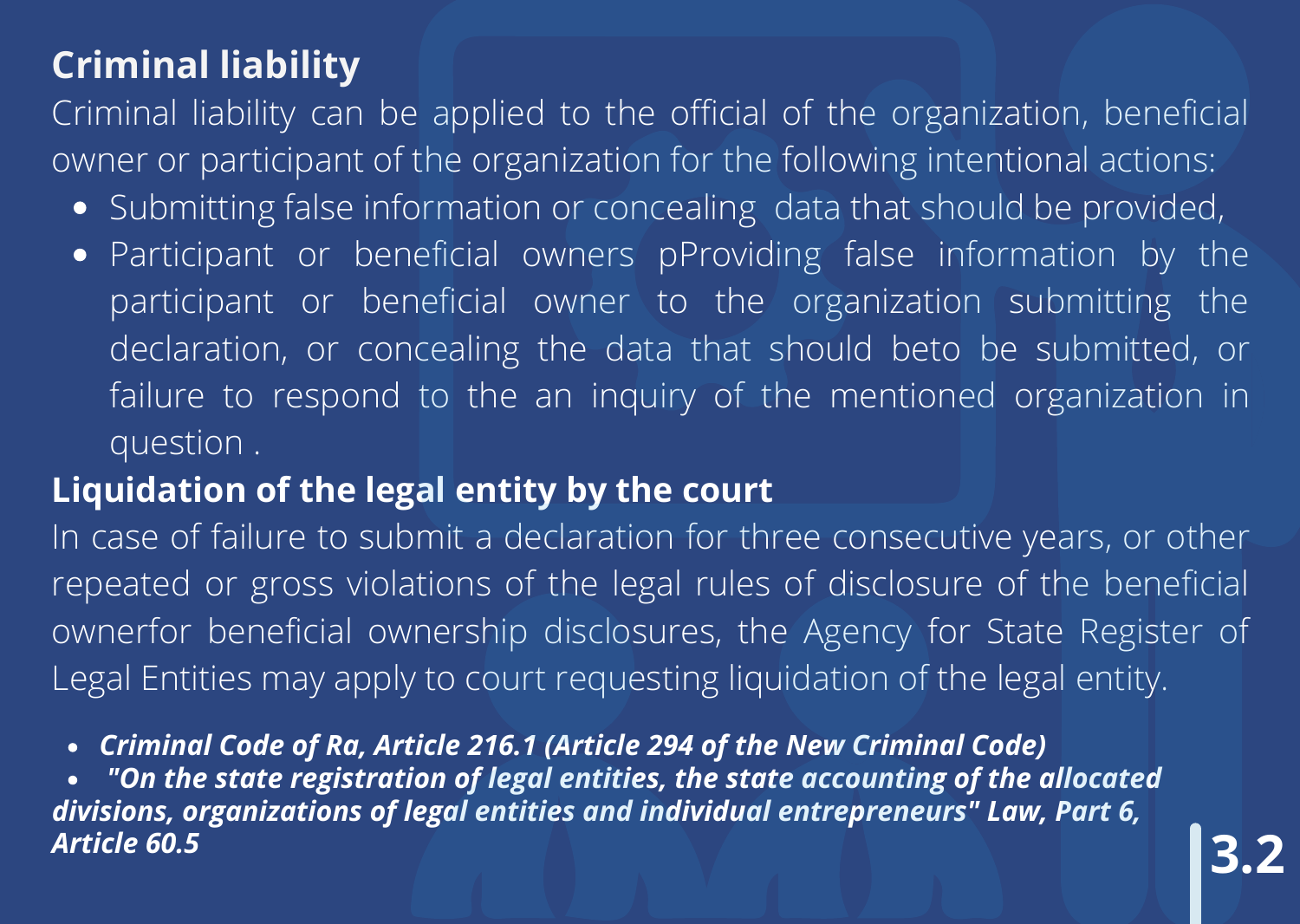# **HOW TO IDENTIFY THE BENEFICIAL OWNERS OF THE ORGANIZATION AND COMPLETE THE DECLARATION ORGANIZATION AND COMPLETE THE DECLARATION**

The person managing the organization (e.g. the executive director) must make a reasonable effort to identify the beneficial owners of the organization and obtain information about them.

For this purpose, the organization may send inquiries to its participants, including representatives of the participating organization, requesting information about beneficial owners. The organization may also conduct inquiries concerning about persons they have suspicion could be beneficial owners. Under the law, Aforementioned these persons are obliged to answer respond to the inquiries of the organization within 20 days.

The organization receives must collect the personal data of beneficial owners, and documents confirming that they are beneficial owners, as well asand other documents essential to complete the declaration.

 *"On the state registration of legal entities, the state accounting of the allocated divisions, organizations of legal entities and individual entrepreneurs" Law, Article 60.2*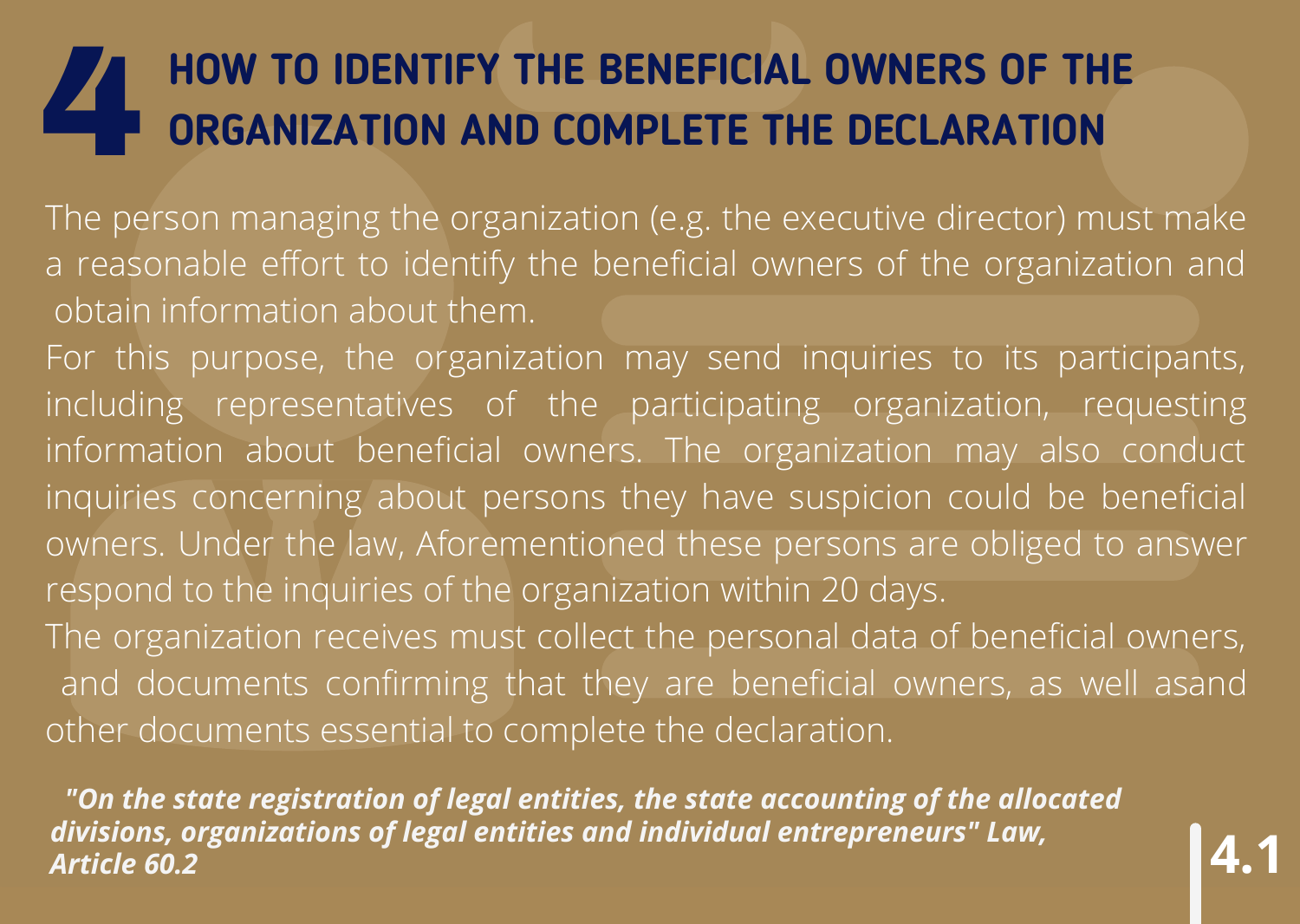• In case the a beneficial owner of the organization is a foreign citizen, authorized and translated documents confirming the identity of that person he latter aremust be submitted to the Agency for State Register of Legal Entities. Documentation on other beneficial owners without foreign citizenship are not required to be submitted to the Agency, but must be stored in the organization for at least five years from the moment the person concerned ceases to be the a beneficial owner of the organization.

The declaration of beneficial owners should be submitted electronically through the **[bo.e-register.am](http://bo.e-register.am/)** website by the director or an authorized representative of the organization. On the website, the fields applicable to the organization are filled in, an electronic signature is placed in the generated file, and the submissionit is sent to the Agency for State Register via the electronic system.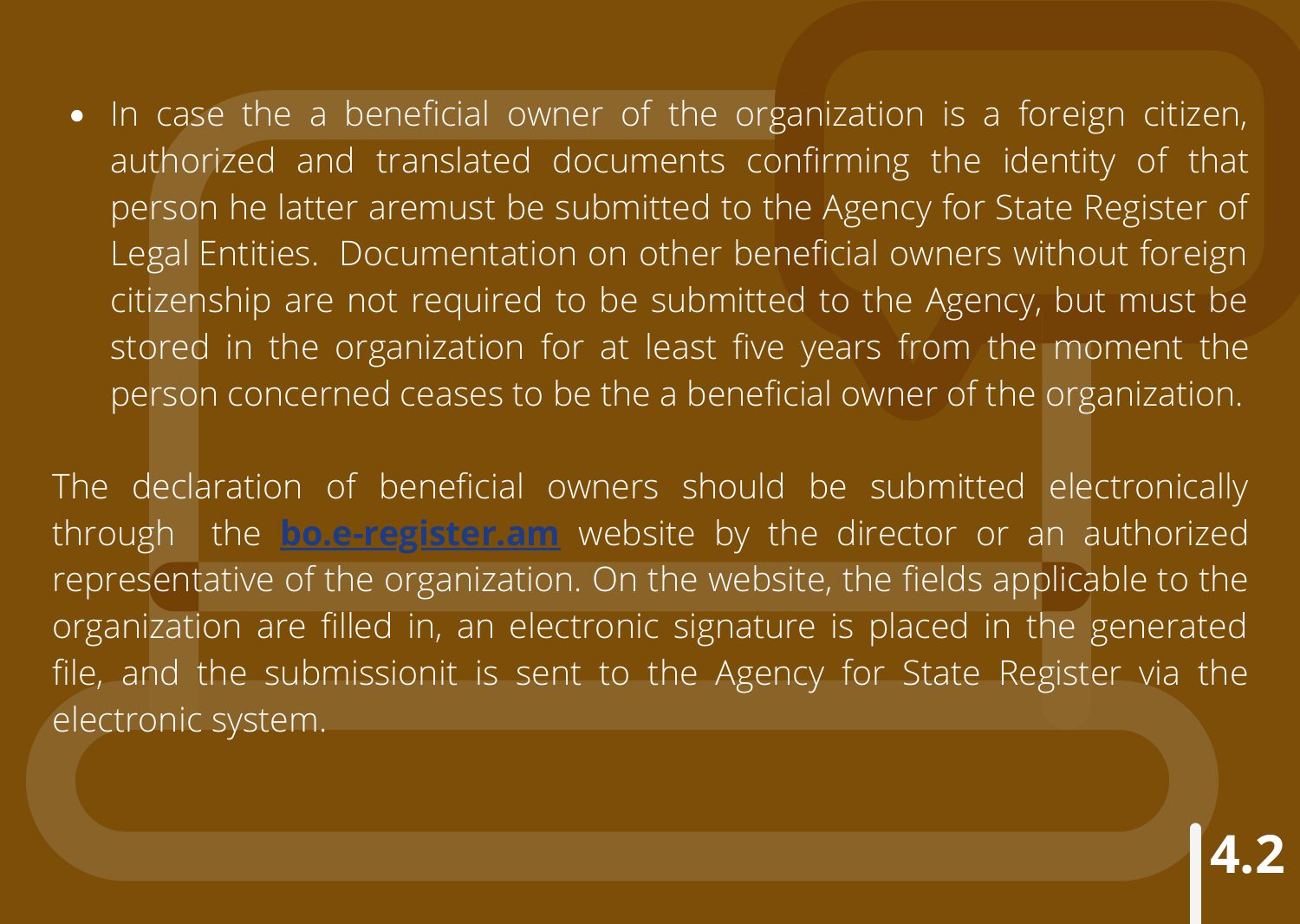## **Formation The information concerning beneficial owners of the organizations is available**<br>The information concerning beneficial owners of the organizations is available **HOW TO ACCESS AND USE INFORMATION ON BENEFICIAL OWNERS**

on the **[e-register.am](http://e-register.am/)** website. In the "search" section of the site, it is possible to search for both organizations and beneficial owners.

The data concerning beneficial owners can be:

- Viewed online as a declaration:
- Viewed as a chart showing the ownership chain of an organization;
- Printed or saved as a PDF;  $\bullet$
- Downloaded in Json format.

Json (JavaScript Object Notation) format enables the display of text data in a systematic way. Once downloaded, the data can be analyzed using other computer tools. Extensive analysis of such data can reveal, for example, cases when the same people control organizations in a certain field, as well as artificial intermediary organizations often used in ownership chains of various organizations, and so on. Such data can also be used, for example, by journalists to conduct investigations in areas of public interest or by public authorities to identify criminal schemes or financial abuses. **5.1**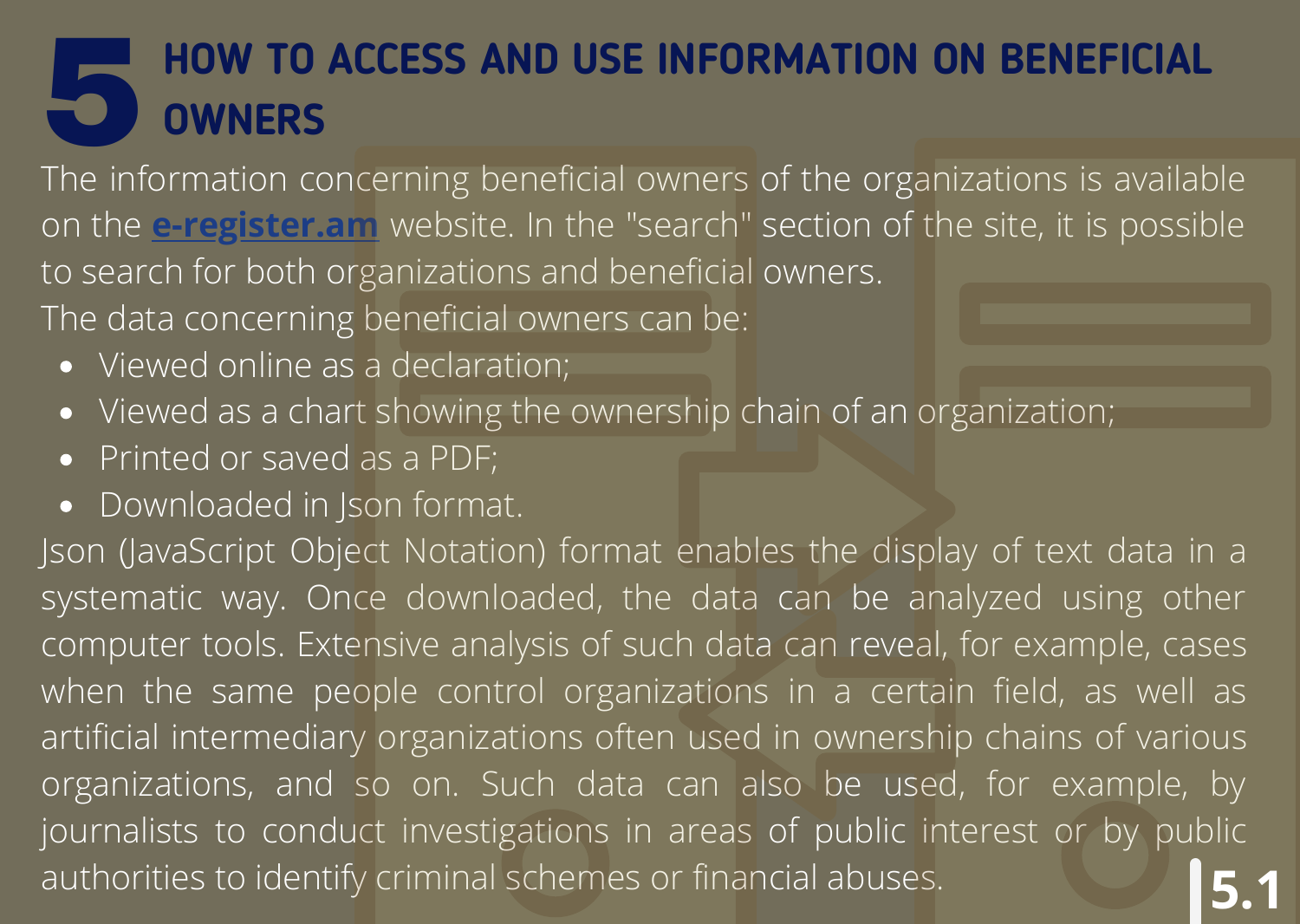For example, the beneficial ownership register data of the United Kingdom and Ukraine were used to identify individuals involved in Beirut explosion of August 4, 2020.

The data of the UK beneficial ownership UK rRegister was also effectively used to identify illegally enriched officials for the purpose of confiscating their acquired property, as it happened in 2018 with the former Chairman of the International State Bank of Azerbaijan J. Hajiyev. Hajiyev, who took out \$9 billion from the country and with a part of laundered money bought made several luxury and expensive real estate purchases in the UK.

Early impacts of public registers of beneficial ownership: United Kingdom, Impact Story, April 2021, Open Ownership, 4, [online.](https://www.openownership.org/uploads/OO%20Impact%20Story%20UK.pdf)